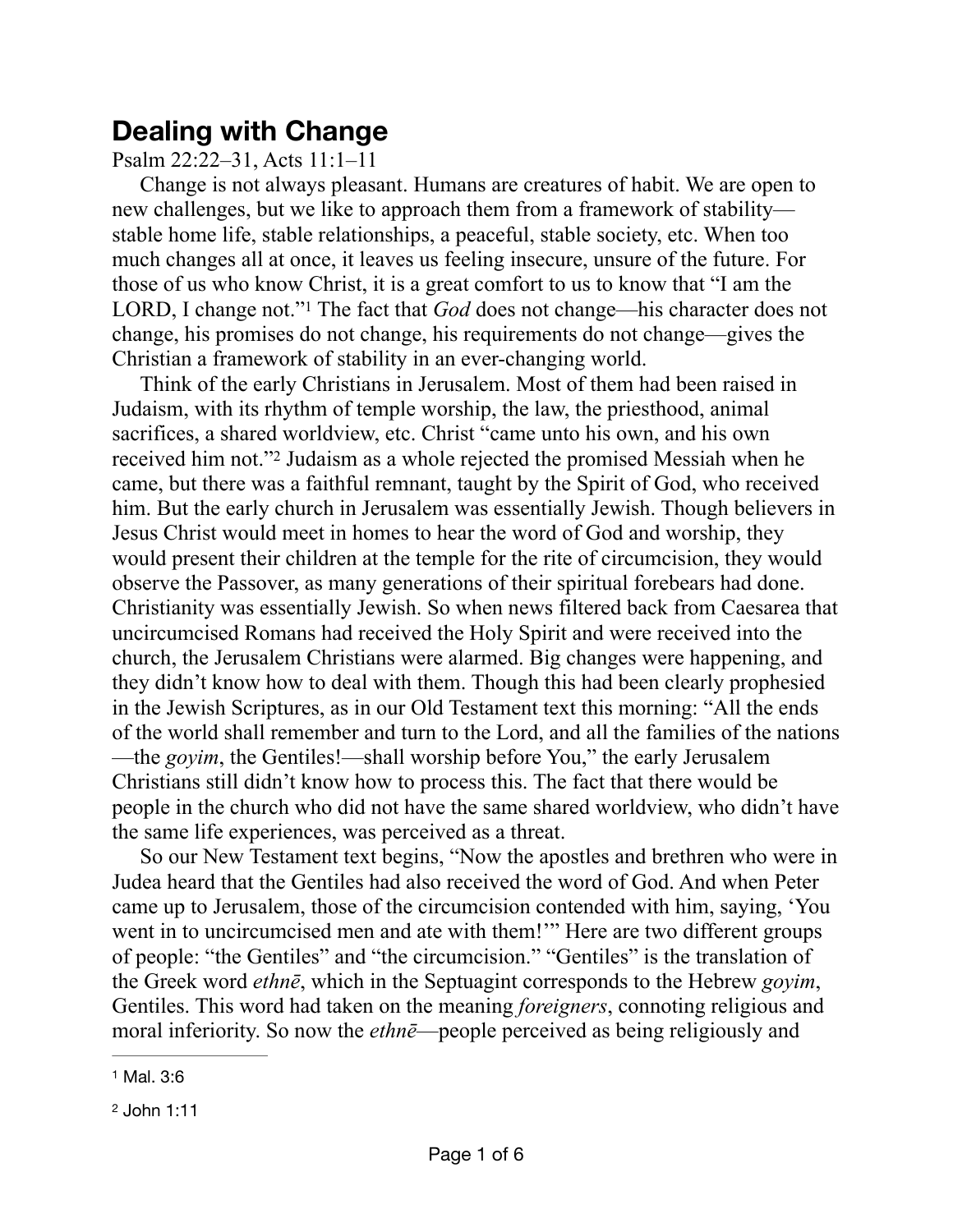morally inferior—were being received into the church of Jesus Christ. What was a self-respecting Jewish Christian to think? Rather than rejoice that the kingdom of Christ was expanding and encompassing Gentiles, rather than rejoice that prophecy was being fulfilled, that the ends of the earth were turning to the Lord and the Gentiles were worshipping the true God, the Jerusalem Christians were suspicious, fearing they might lose their grip on the church. They were offended that Peter had gone to eat and drink with Gentiles, treating them as equal sharers in the grace of Christ.

The Jerusalem Christians were in need of an attitude adjustment. As Peter later wrote in his first epistle, "Yea, all of you be subject one to another, and be clothed with humility: for God resisteth the proud, and giveth grace to the humble" (1 Pet. 5:5). Yes, God resists the proud and gives grace to the humble. All of us should approach God with an attitude of humility—humility before God and man. We should all ask ourselves, "Do I have an attitude of superiority? Do I use racial slurs or ethnic put-downs? Does my behavior tend to alienate people from the church of Jesus Christ?" How easy it is to adopt an attitude of superiority which communicates that I am a member of the church of Christ because of my own deserving, when our theology teaches us that as fallen sinners we were all equally *un*deserving of the grace of Christ. *All* of us came to Christ as unworthy sinners, fallen in Adam and having come short of the glory of God. Not one of us deserves salvation, not one of us deserves to be part of the elect people. We are part of the church of Jesus Christ because God had mercy upon us. "When we were yet without strength, in due time Christ died for the *ungodly*" (Rom. 5:6). It is simply not the case that we are heirs of the grace of Christ because of our deserving.

Yet so often Christians exude an attitude of superiority. When we speak disparagingly of other people because of their race or family background, we communicate something that is antithetical to the gospel. It had been God's plan all along to bring the Gentiles to saving faith. As he spoke through Isaiah the prophet, "In that day there shall be a Root of Jesse, who shall stand as a banner to the people; for the *Gentiles* shall seek Him, and His resting place shall be glorious" (Isa. 11:10). "Behold! My Servant whom I uphold, my Elect One in whom My soul delights! I have put My Spirit upon Him; he will bring forth justice to the *Gentiles*. He will not cry out, nor raise His voice, nor cause His voice to be heard in the street. A bruised reed He will not break, and smoking flax He will not quench; he will bring forth justice for truth. He will not fail nor be discouraged, till He has established justice in the earth; and the *coastlands* shall wait for His law" (Isa. 42:1–4). "And the *Gentiles* shall come to thy light, and kings to the brightness of thy rising" (Isa.  $60:3$ ).

We live in a time of racial polarization. People's racial sensitivities are on high alert. And when Christians by their actions or even glances communicate an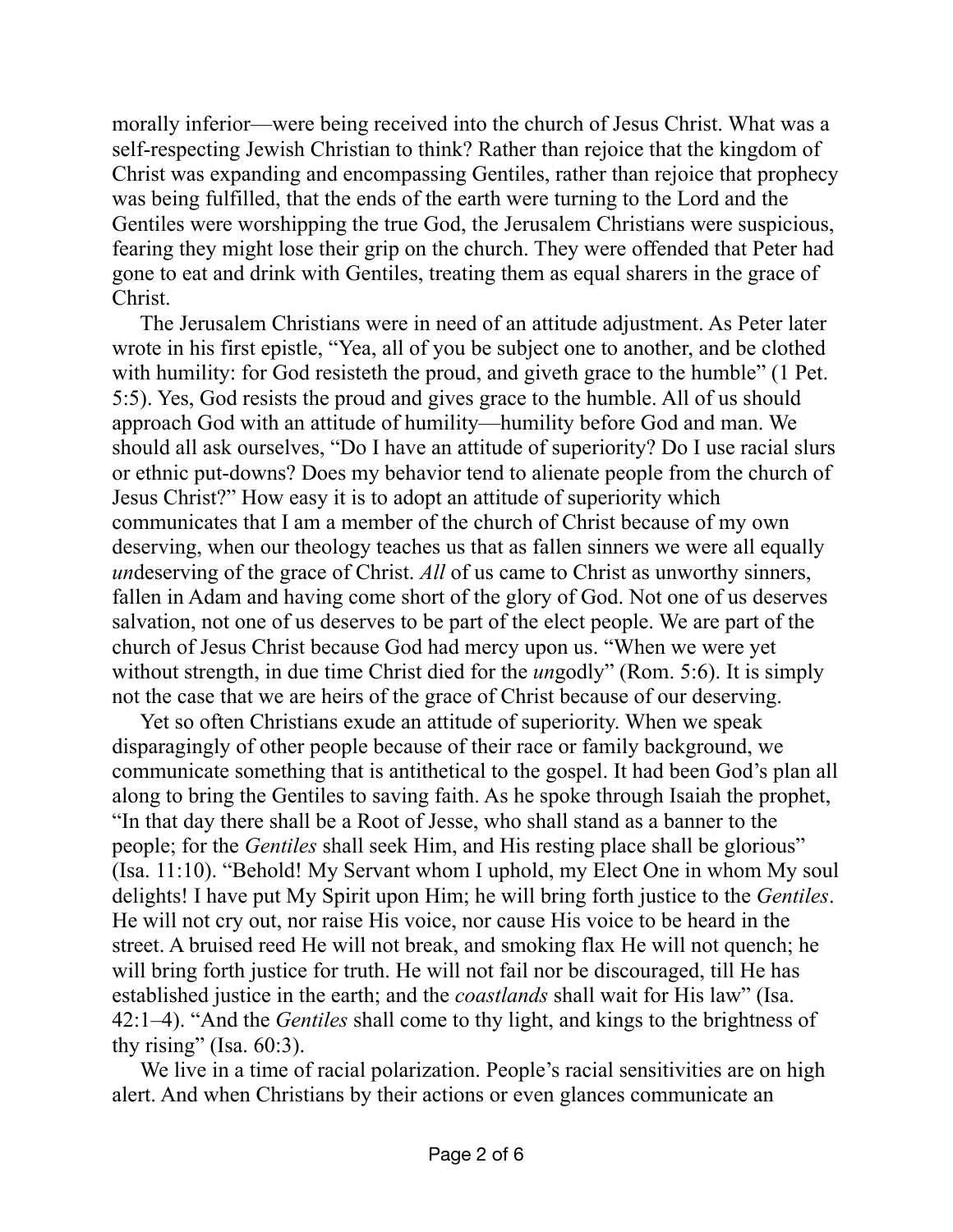attitude of racial superiority, it can destroy the outreach of the gospel. As one author put it, "Deeply embedded prejudice can lurk within even a redeemed heart."

Mahatma Gandhi shares in his autobiography that in his student days in England he was deeply touched by reading the Gospels and seriously considered becoming a convert to Christianity, which seemed to offer a real solution to the caste system that divided the people of India. One Sunday he attended church services and decided to ask the minster for enlightenment on salvation and other doctrines. But when Gandhi entered the sanctuary, the ushers refused to give him a seat and suggested that he go elsewhere to worship with his own people. He left and never came back. "If Christians have caste differences also," he said to himself, "I might as well remain a Hindu!"<sup>3</sup>

<span id="page-2-1"></span>How tragic that the future leader of India, who had a genuine interest in learning about the Christian faith, should have been rebuffed as he came into a church to hear the gospel! How tragic that the church ushers were more interested in keeping their church racially unmixed than in reaching a lost soul with the glorious message of Christ! Is it possible that our words and actions subtly communicate the message "strangers not welcome"? What if someone had said that to us? Is it possible we never would have come to Christ?

Do we truly desire that Christ would be universally acknowledged Lord of the nations? Do we long to see his church full with men and women from every kingdom, tribe, tongue and nation singing his praises? Isn't the glory of the gospel that its saving benefit extends to all men without distinction? What if we were all to pray regularly for opportunities to welcome outsiders into our home, our life and Christ's kingdom? Only eternity would reveal the impact. When the disciple Andrew met Christ, Scripture tells us that "He first findeth his own brother Simon, and saith unto him, We have found the Messias, which is, being interpreted, the Christ." What an impact he had on the future course of civilization, as his brother Simon was the one who brought the gospel to the Gentiles! What if each of us endeavored to be an Andrew, showing by our words and actions a desire for our friends and neighbors to know Christ? But how easily such a desire could be derailed by deeply embedded prejudice! How was Peter going to win over the Jerusalem Christians who were prejudiced against the idea of bringing uncircumcised Gentiles into the church?

The answer is that he carefully explained the steps by which the Lord had sovereignly brought about his mission to the Gentiles. What we have in verses 4– 17 is Peter's careful rehearsal of the sovereign God's working to bring him to the house of Cornelius and bring God's grace to the Gentiles. He explained that he was in the city of Joppa praying. What is prayer? The soul's communion with God, "an

<span id="page-2-0"></span>[<sup>3</sup>](#page-2-1) Hughes, *Acts*, 149, cited in *Christ-centered Exegetical Commentary*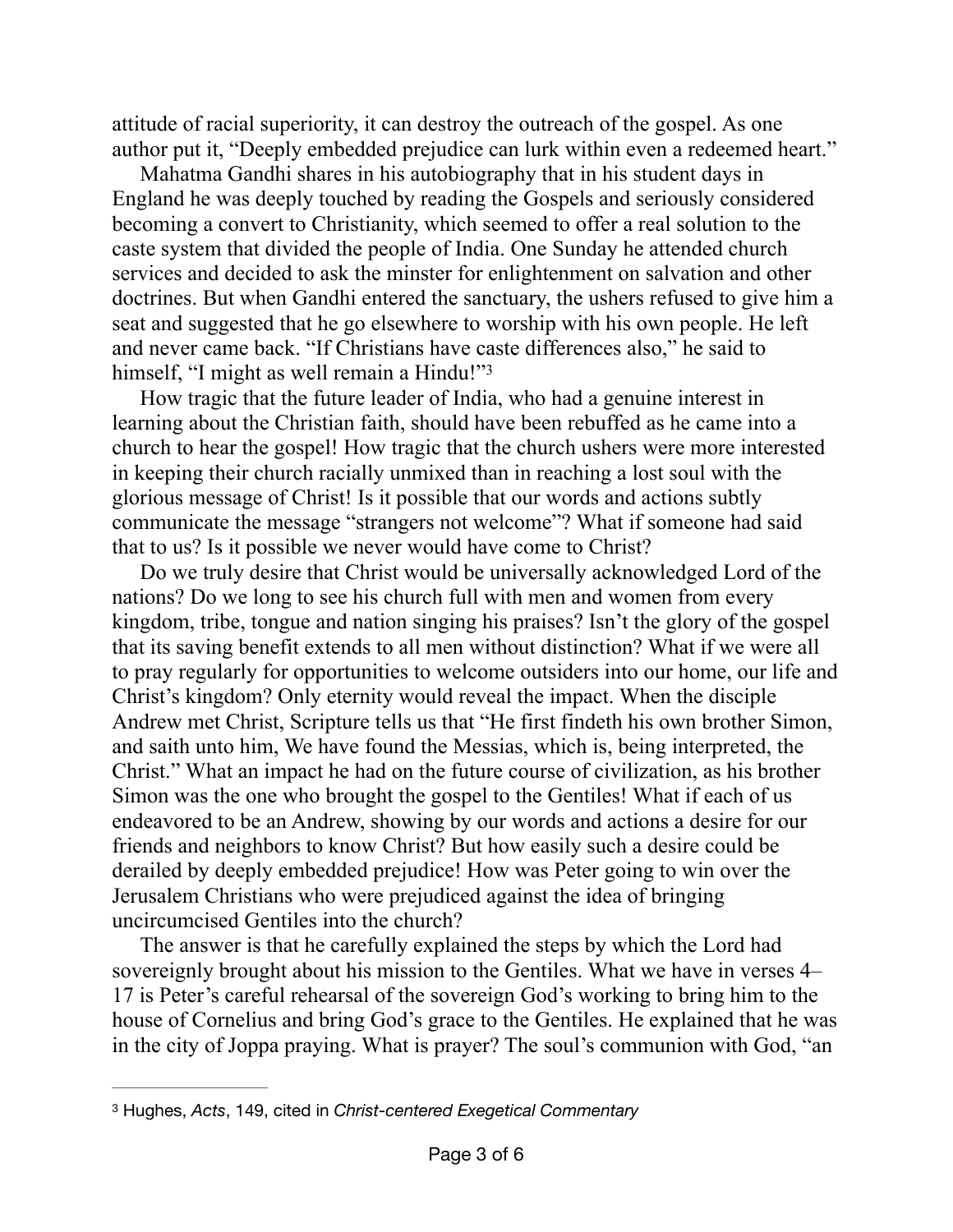<span id="page-3-2"></span>offering up of our desires unto God, for things agreeable to his will, in the name of Christ, with confession of our sins, and thankful acknowledgment of his mercies.["4](#page-3-0) Peter was at prayer. He tells this to the Jerusalem Christians so that they would be assured that he had done nothing to orchestrate his mission to Caesarea. The desire to undertake this mission was entirely the work of God; it was God who put this plan together.

What about you? Do you make time to pray? The Psalmist confessed, "My soul thirsteth for God, for the living God" (Ps. 42:2). If we truly long for God, then we will seek his face in prayer. If not, then we will find all sorts of excuses for not praying. We will convince ourselves that we are too busy to pray. The definition of a Christian is a person who prays. In Acts 9:11, when the Lord wanted to reassure Ananias that the murderous Saul was a changed man, he told him to "inquire in the house of Judas for one called Saul, of Tarsus: for, behold, he *prayeth*." People from all religions claim to pray, but the Bible clearly teaches that there is only one way for sinful man to approach a holy God, and that is through the mediation of Christ. "There is one God, and one mediator between God and men, the man Christ Jesus" (1 Tim. 2:5). Sinful man cannot approach a holy God without a mediator someone who is qualified to reconcile antagonistic parties. Christ, the sinless Lamb of God, because he took God's righteous wrath against sinners upon himself, is the alone mediator between God and man. It is only through Christ that our prayers are heard. If we attempt to approach a holy God apart from Christ, our prayers are to no avail.

<span id="page-3-3"></span>Peter was at prayer on the rooftop of Simon the tanner. Think of it—a man considered "perpetually unclean by the Jews because he dealt with dead animals in order to convert their skins into leather."<sup>[5](#page-3-1)</sup> It was on the rooftop of Simon the tanner where Peter was praying that God appeared to him in a trance and he saw as it were a great sheet, let down from heaven by four corners, coming to him, and on this sheet Peter saw all manner of unclean animals—four-footed creatures, wild beasts, creeping things, fowl—and a voice saying, "Rise, Peter; kill and eat." But of course Peter's response was, "Not so, Lord!" Peter was an observant Jew. Nothing common or unclean had ever gone into his mouth. But the voice answered him from heaven, "What God has cleansed you must not call common." This was a most significant statement. God had, as it were, cleansed the Gentiles. The middle wall of partition had been broken down. It was now his purpose to bring the Gentiles into the church. Peter emphasized that "this was done three times," indicating that it had been done deliberately, unmistakably. And at that very

<span id="page-3-0"></span>[<sup>4</sup>](#page-3-2) Westminister Shorter Catechism 98

<span id="page-3-1"></span>[<sup>5</sup>](#page-3-3) *Christ-centered Exegetical Commentary*, Olive Tree Bible Software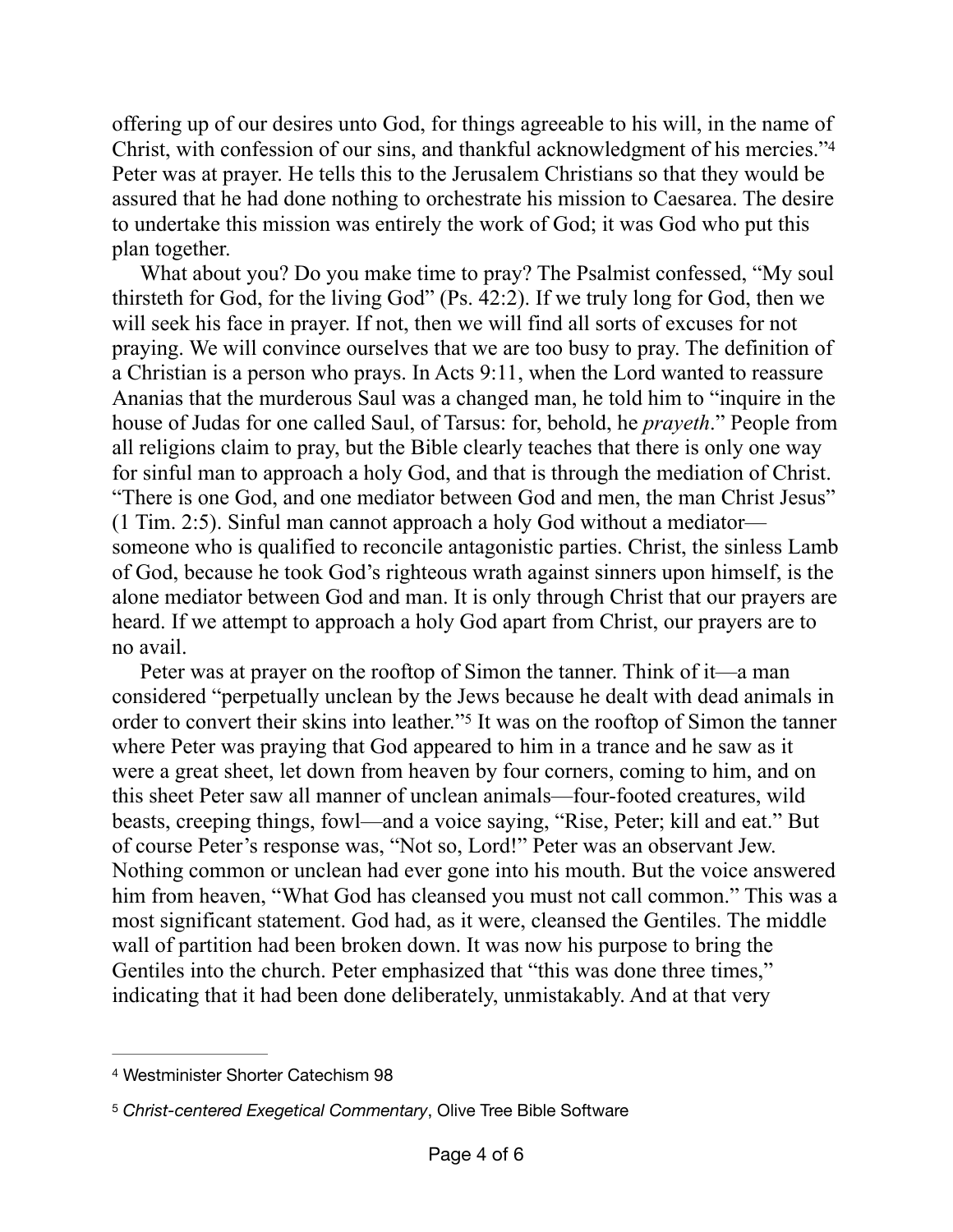moment, three men stood at Simon the tanner's gate, having been divinely sent from Caesarea.

But what happened that day represented a sea-change in the plan of God. The time had arrived for the calling of the Gentiles into the church of Jesus Christ. And as I stated at the beginning, change is uncomfortable. So it is with us today: neighborhoods change, culture changes, churches change, people change. When we go to a doctor we are asked, "Any changes since your last visit?" We live in a changing world, but the Christian has confidence in an unchanging God. "I am the LORD, I change not." In the words of the hymnwriter, "Change and decay in all around I see; O thou who changest not, abide with me."

Now if we're part of a faithful church, and new members come in, the church changes, but its message does not change. But on the other hand, if the church's *message* changes, then that's not a good thing. If a church stops preaching Christ, then that is a change that is unacceptable to the Christian. If that cannot be remedied, then the faithful believer's only recourse is to withdraw and seek out a faithful church where Christ is exalted and his gospel is preached. This is the message that every man, woman and child so desperately needs to hear. Change just might be tribulation. Christian, your Savior has told us, "In the world ye shall have tribulation: but be of good cheer; I have overcome the world" (John 16:33). God "giveth more grace." Even though change is uncomfortable, even though it is not something we would have chosen, even though it may be positively painful at times, God will give us the grace to bear it. It might prove to be just the thing that we needed at a particular moment to help us grow in the faith.

<span id="page-4-1"></span>The Heidelberg Catechism, Lord's Day 9, asks, "What do you believe when you say: I believe in God the Father, Almighty, Maker of heaven and earth?" The answer: "That the eternal Father of our Lord Jesus Christ, who of nothing made heaven and earth with all that is in them, who likewise upholds and governs the same by his eternal counsel and providence, is for the sake of Christ his Son *my* God and *my* Father; in whom I so trust as to have no doubt that he will provide me with all things necessary for body and soul; and further, that whatever evil he sends upon me in this vale of tears, *he will turn to my good*; for he is able to do it, being almighty God, and willing also, being a faithful Father."

"*All* things—even the painful changes of this earthly life—*all* things work together for good to them that love God, to them who are the called according to his purpose" (Rom. 8:28).

Many of us are profoundly disturbed that our political process is being run right now by people who seem to hate America, who want to transform America into a gigantic welfare state where liberty is a thing of the past, where all decisions are

<span id="page-4-0"></span>[<sup>6</sup>](#page-4-1) James 4:6